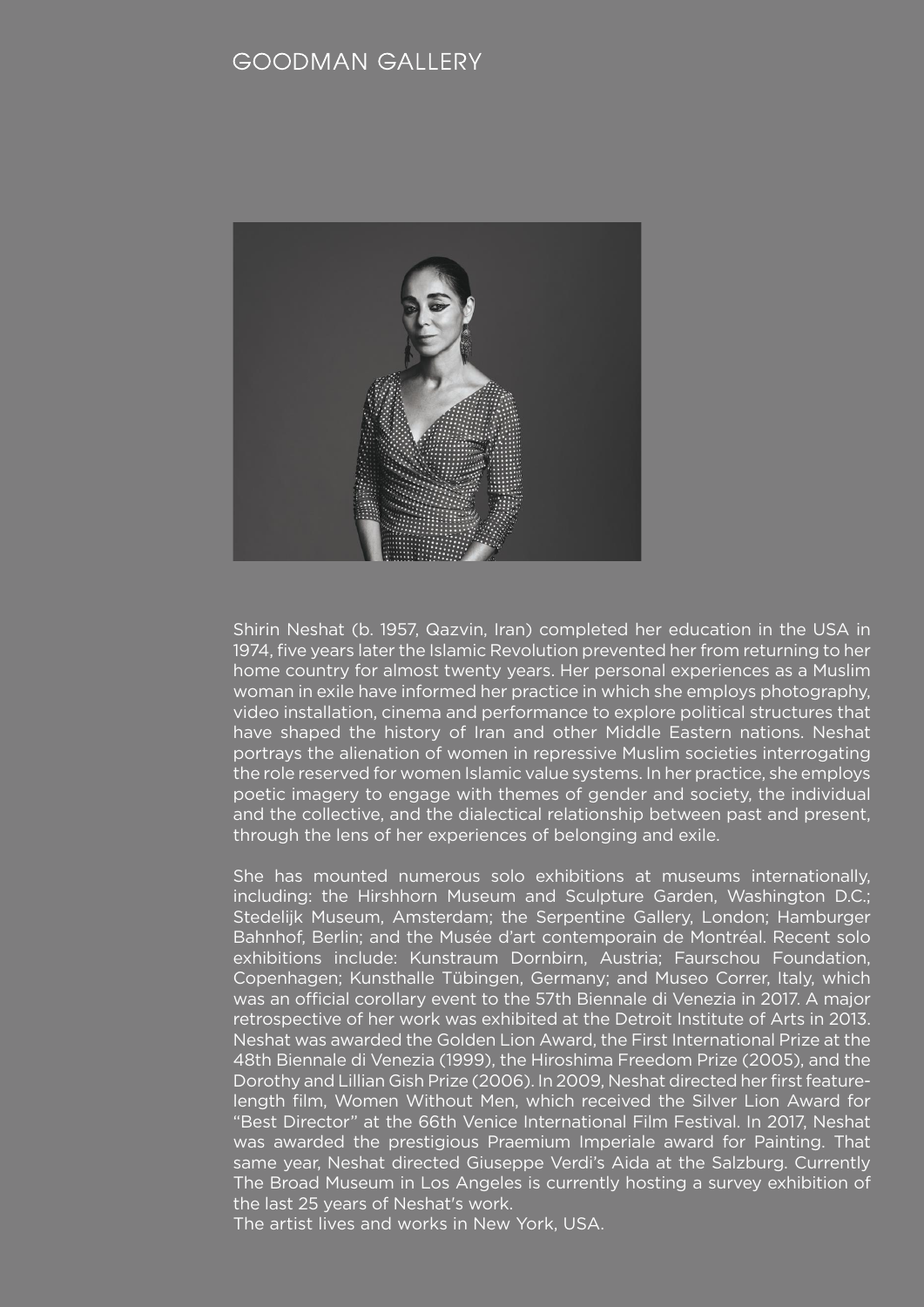# Selected recent and upcoming Solo Exhibitions –

- 2020 "Land of Dreams", Goodman Gallery, London, United Kingdom
- 2019 "Shirin Neshat" Glenstone Museum, Potomac, Maryland

"Shirin Neshat: Dreamers," National Gallery of Victoria, Melbourne, Australia

I Will Greet the Sun Again, The Broad Museum, Los Angeles, USA

Looking for Oum Kulthum, Musée de l'Elysée , Lausanne, Switzerland

"Shirin Neshat," Indiana University's Herron School of Art + Design, Indianapolis

2018 Refugio frente a la tormenta. Miradas al exilo desde la Coleccion MUSAC, Museo de Arte Contemporáneo de Castilla y Leon, Leon, Spain.

I am you, you are too, Walker Art Center, Minneapolis, Minnesota, USA

Long, winding Journeys: Contemporary Art and the Islamic Tradition, Katonah Museum of Art, New York, USA

"Shirin Neshat", Looking for Oum Kulthum, Faurschou Foundation, Copenhagen, Denmark

"Shirin Neshat: Dreamers", Kunstraum Dornbirn, Austria

"Shirin Neshat", Frauen in Gesellschaft, Neue Galerie Graz, Austria

2017 "Shirin Neshat", Fervor and Turbulent, Boca Raton Museum of Art, Boca Raton, Florida

"Shirin Neshat",, Kunsthalle Tübingen, Tübingen, Germany

"Dreamers", Gladstone Gallery, New York

"Shirin Neshat,. The Home of My Eyes", Museo Correr, Venice, Italy

"Dreamers",, Dirimart, Istanbul, Turkey

"Shirin Neshat", Es Baluard, Palma, Majorca, Spain

- 2016 "Dreamers",, Goodman Gallery, Johannesburg, South Africa
- 2015 "Shirin Neshat: The Home of My Eyes", Yarat Art Center, Baku, Azerbaijan "Shirin Neshat: Facing History", Hirshhorn Museum and Sculpture Garden, Washington D.C., USA
- 2014 "Shirin Neshat: Afterwards", Mathaf: Arab Museum of Modern Art, Doha, Qatar

"Shirin Neshat", National Museum of Modern and Contemporary Art, Seoul, South Korea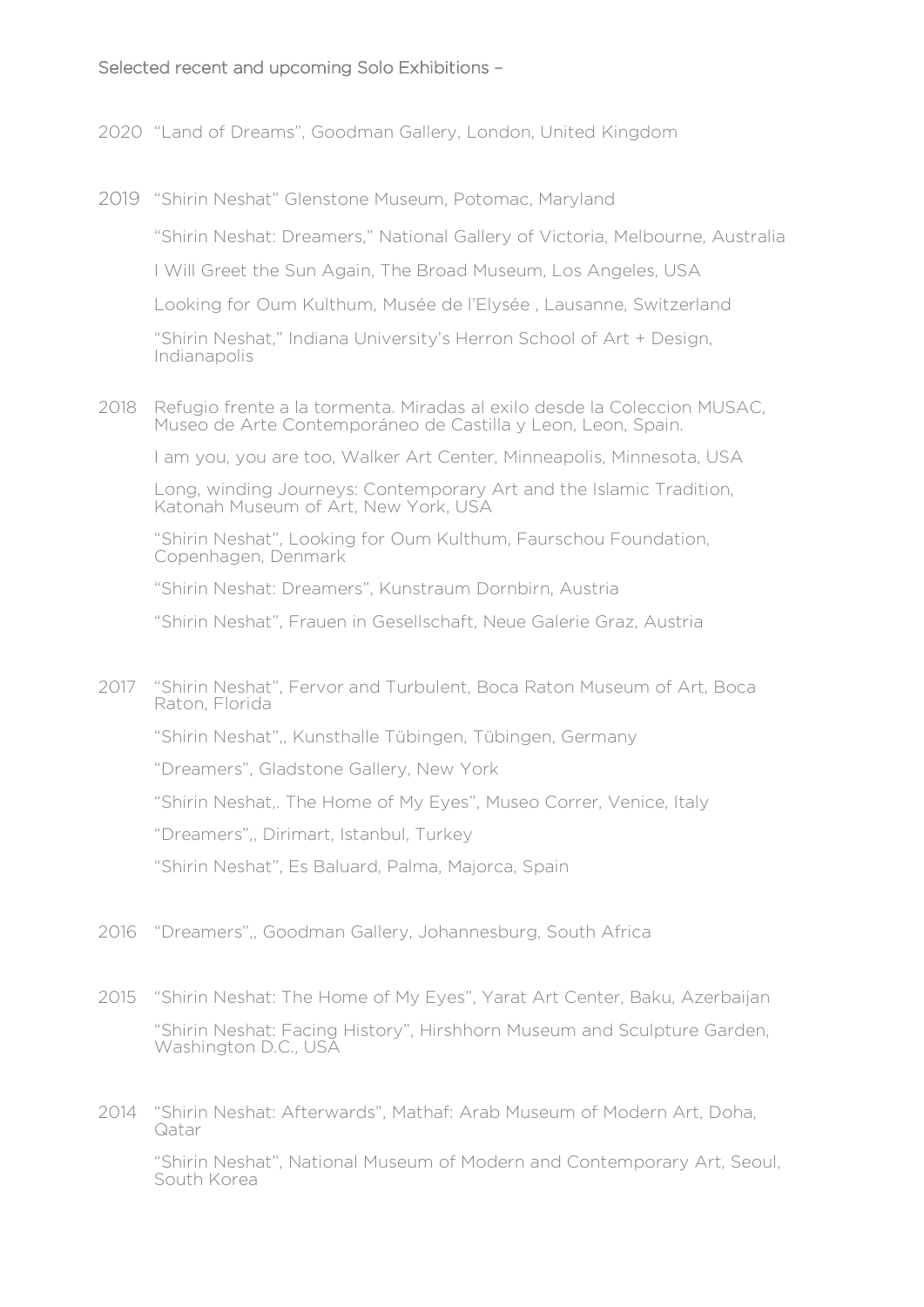"Shirin Neshat", Mücsarnok Kunsthalle, Budapest, Hungary

"Shirin Neshat: Our House is on Fire", Rauschenberg Foundation Project Space, New York, USA

2013 "Shirin Neshat: Written on the Body", Espacio Fundación Telefónica, Madrid, Spain

"Shirin Nesha"t, Dirimart, Istanbul, Turkey

"The Book of Kings", Faurschou Foundation, Beijing, China

Shirin Neshat, Detroit Institute of Arts, Detroit, Michigan, USA

2012 "Games of Desire", Art Plural Gallery, Singapore

"The Book of Kings", Gladstone Gallery, New York, USA

#### Selected recent Group exhibitions –

2019 21st Biennial of Art of Santa Cruz de la Sierra, International Santa Cruz, Bolivia

"ÜberMauer", BAM-Biennale Arcipelago Mediterraneo, Fondazione Merz, Palermo, Italy

"O – Della materia spirituale dell'arte," MAXXI, Rome

"She Who Tells a Story: Women Photographers from Iran and the Arab World," Ackland Art Museum, The University of North Carolina at Chapel Hill, North Carolina

"Bodies of Knowledge," New Orleans Museum of Art, Louisiana

"Here we are Today: A View of the World in Photography and Video Art," Bucerius Kunst Forum, Hamburg, Germany

"She Persists," Heist Pavilion at the Venice Biennale Palazzo Benzon, Venice, Italy

20th Century Anniversary exhibition, Scottsdale Museum of Contemporary Art, Arizona, USA

'Now is The Time', Wuzhen International Contemporary Art Exhibition, China

Total Arts at the Courtyard, Dubai, UAE

"Fashions at the de Young", Museum Angewandte Kunst in Frankfurt Germany

"Artists Need to Create on the Same Scale that Society Has the Capacity to Destroy: Meditations on the Mediterranean Sea", Collateral Project at the Venice Biennale

'Here We Are Today' 'Das Bild Der Welt' In Foto & VideoKunst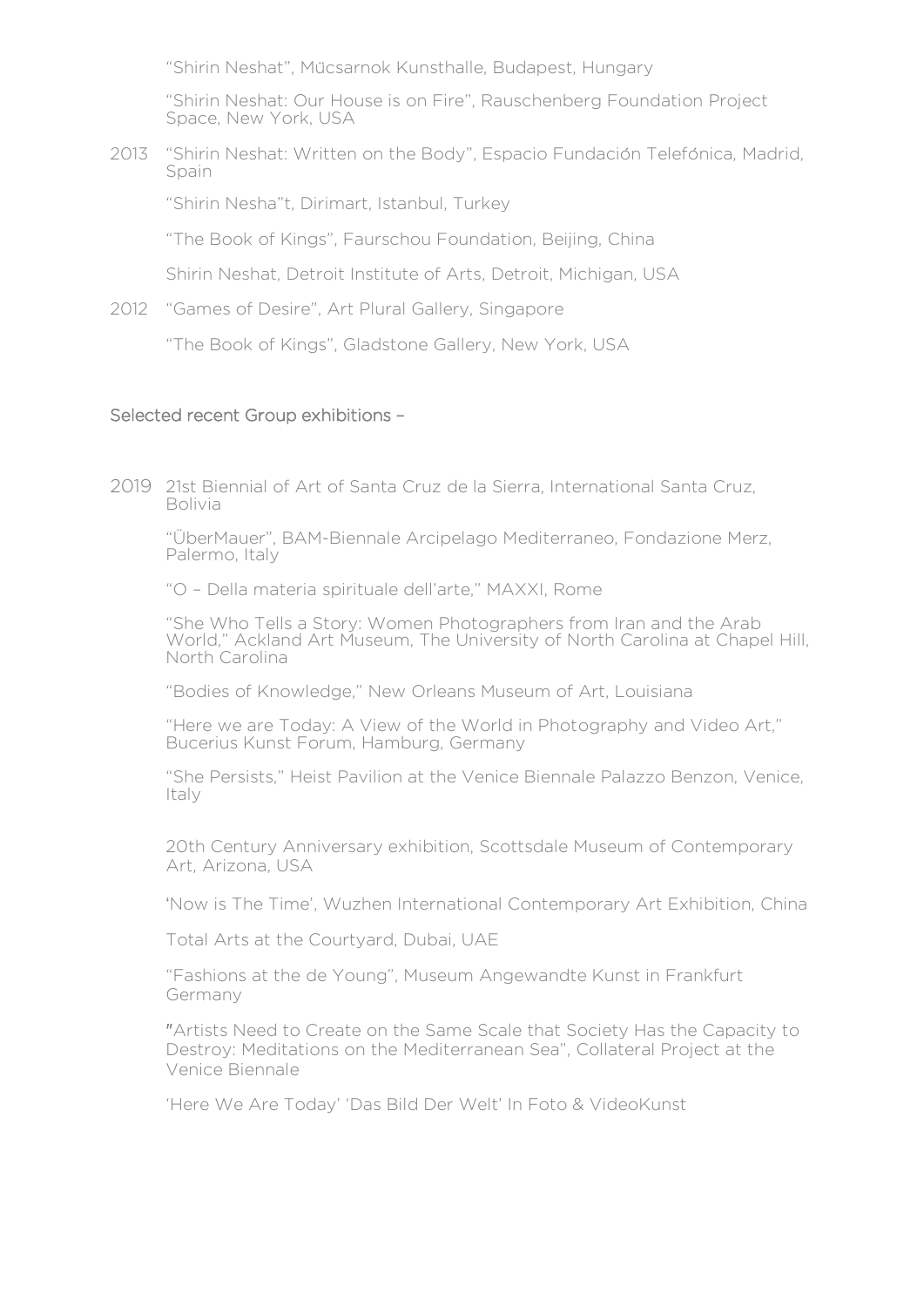#### 2018 Kochi-Muziris Biennale, Kerala, India

Contemporary Muslim Fashions, de Young Museum, San Francisco

In Context, This Past was waiting for me, Goodman Gallery Cape, Cape Town, South Africa

The Time. The Place. Contemporary Art, Henry Art Gallery, University of Washington, USA

War is Over. Art and conflicts between myth and contemporaneity, Museo d'Arte della città di Ravenna, Ravenna, Italy

The Future of Film is Female, Museum of Modern Art, Film Series, New York

In the Fields of Empty Days: The Intersection of Past and Present in Iranian Art, Los Angeles County Museum of Art, Los Angeles

Lahore Biennale 01, Lahore, Pakistan

Quel Amour!, Musée d'Art Contemporain, Marseille, France

2017 She Who Tells a StoryCanadian War Museum, Ottawa, Canada

Lo schermo dell'arte Film Festival 2017Florence, Italy

Aging PrideBelvedere Museum, Vienna

Like a Moth to a FlameFondazione Sandretto Re Rebaudengo, Turin, Italy

COUNT/RECOUNT: Feminist Film and VideoHirshhorn Museum, Washington DC

Truth: 24 frames per secondDallas Museum of Art, Dallas, Texas

Artists Need to Create on the Same Scale That Society Has the Capacity to Destroy, Part 1, MANA Contemporary, Jersey City, New Jersey

I Am YouMCA Chicago, Chicago, Illinois

Modes of Behavior Towards People When Affection Plays a Part. Klein Collection\_Kunstmuseum Stuttgart, Stuttgart, Germany

Selected Sean Kelly, New York

Beyond the Ban: Contemporary Iranian Art," Center for Human Rights in IranSusan Eley Fine Art, New York

Rebel, Jester, Mystic, Poet: Contemporary Persians—The Mohammed Afkhami CollectionAga Khan Museum, Toronto, Canada

Wrong Side of HistoryBullet Space, New York

In Between: Contemporary Iranian Art Part 1 Mana Contemporary, Jersey City, New Jersey

KLM Art CollectionMuseum Jan van der Togt, Amstelveen, Netherlands

21, 39 Jeddah ArtsSaudi Art Council, Jeddah, Saudi Arabia

2016 Summer Show, Goodman Gallery, Cape Town, South Africa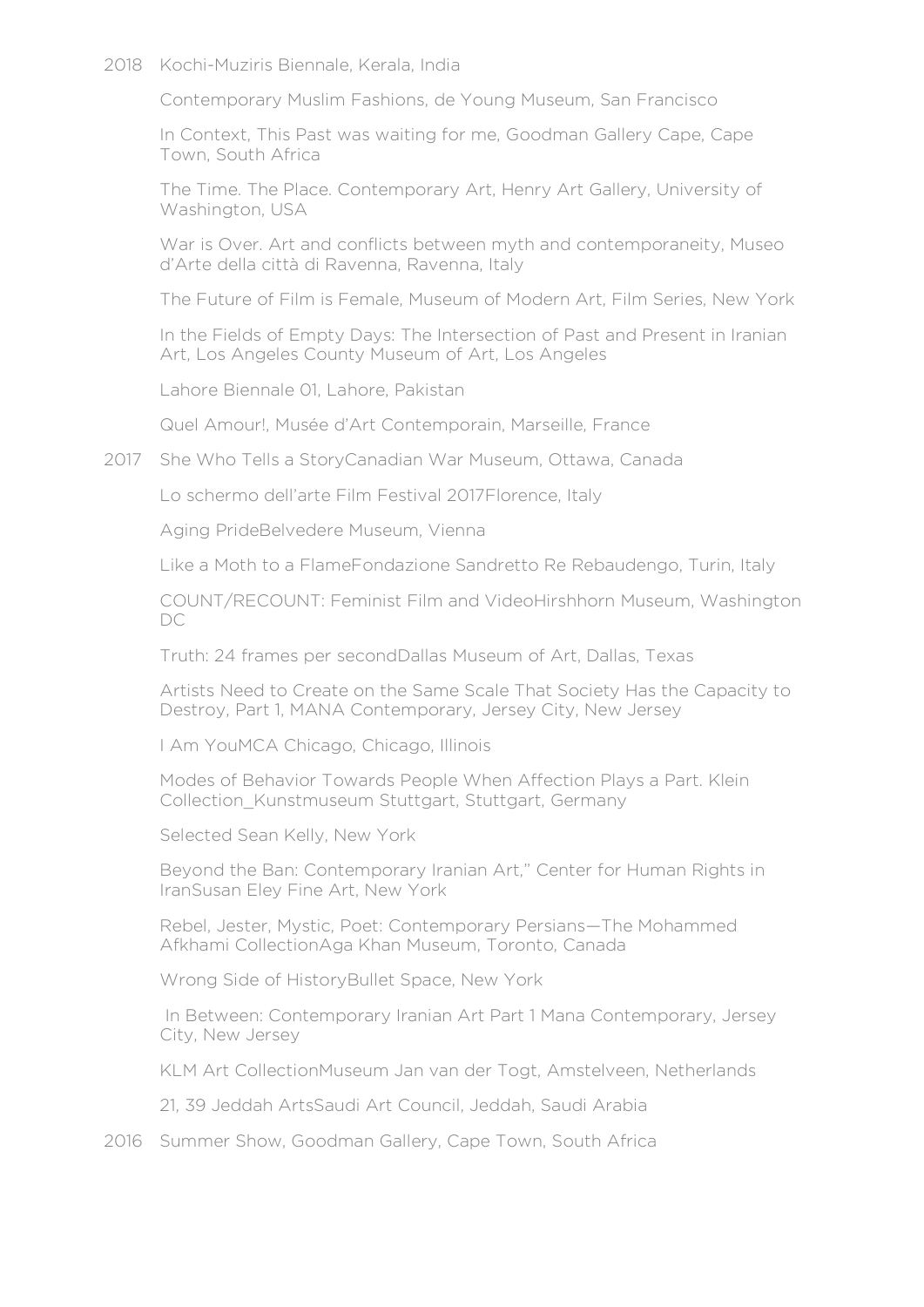New Revolutions: Goodman at 50, Goodman Gallery, Johannesburg, South Africa

Looking at the World Around You: Contemporary Works from Qatar Museums, Santander Art Gallery, Madrid, Spain

Seeing|Saying: Images and WordsVan Every/Smith Galleries, Davidson College, Davidson, North Carolina

Behind the Curtain. Concealment and Revealation since the RenaissanceMuseum Kunstpalast, Düsseldorf, Germany

She: International Women Artists ExhibitionLong Museum West Bund, Shanghai, China

Looking at the World Around You: Contemporary Works from Qatar MuseumsSantander Art Gallery, Madrid

2015 Islamic Art Now: Contemporary Art of the Middle East, LACMA, Los Angeles, USA

She Who Tells a Story: Women Photographers from Iran and the Arab World, Cantor Arts Center, Stanford University, Stanford, CA [Traveled to: Carnegie Museum of Art, Pittsburg]

Gender in Art, Museum of Contemporary Art in Krakow, Krakow, Poland

Diverse Works: Director's Choice, 1997-2015, Brooklyn Museum, New York, USA

Looking Women, Casa dei Tre Oci, Venice, Italy

The Mannequin of History: Art After Fabrications of Critique and Culture, Manifattura dei Tabacchi, Modena, Italy

Us Is Them, Pizzuti Collection, Columbus, Ohio, USA

About Trees, Zentrum Paul Klee, Bern, Switzerland

Phantom Bodies, The First Center for Visual Arts, Nashville, Tennessee, USA

2014 The future (looking forward), La Biennale de Montréal, Montreal, Canada

Manifest Intention. Drawing In All Its Forms, Castello di Rivoli, Turin, Italy

Time Present. Photography from the Deutsche Bank Collection, Singapore Art Museum, Singapore

The New International, Garage Museum of Contemporary Art, Moscow, Russia

Songs of Loss and Songs of Love, Gwangju Museum of Art, South Korea

Look at Me: Portraiture from Manet to the Present, Lelia Heller Gallery, New York, USA

I Look at Things… Work From the Collection, Faurschou Foundation, Copenhagen, Denmark

CONFLICT: Art and War, Contemporary Art Society, London, UK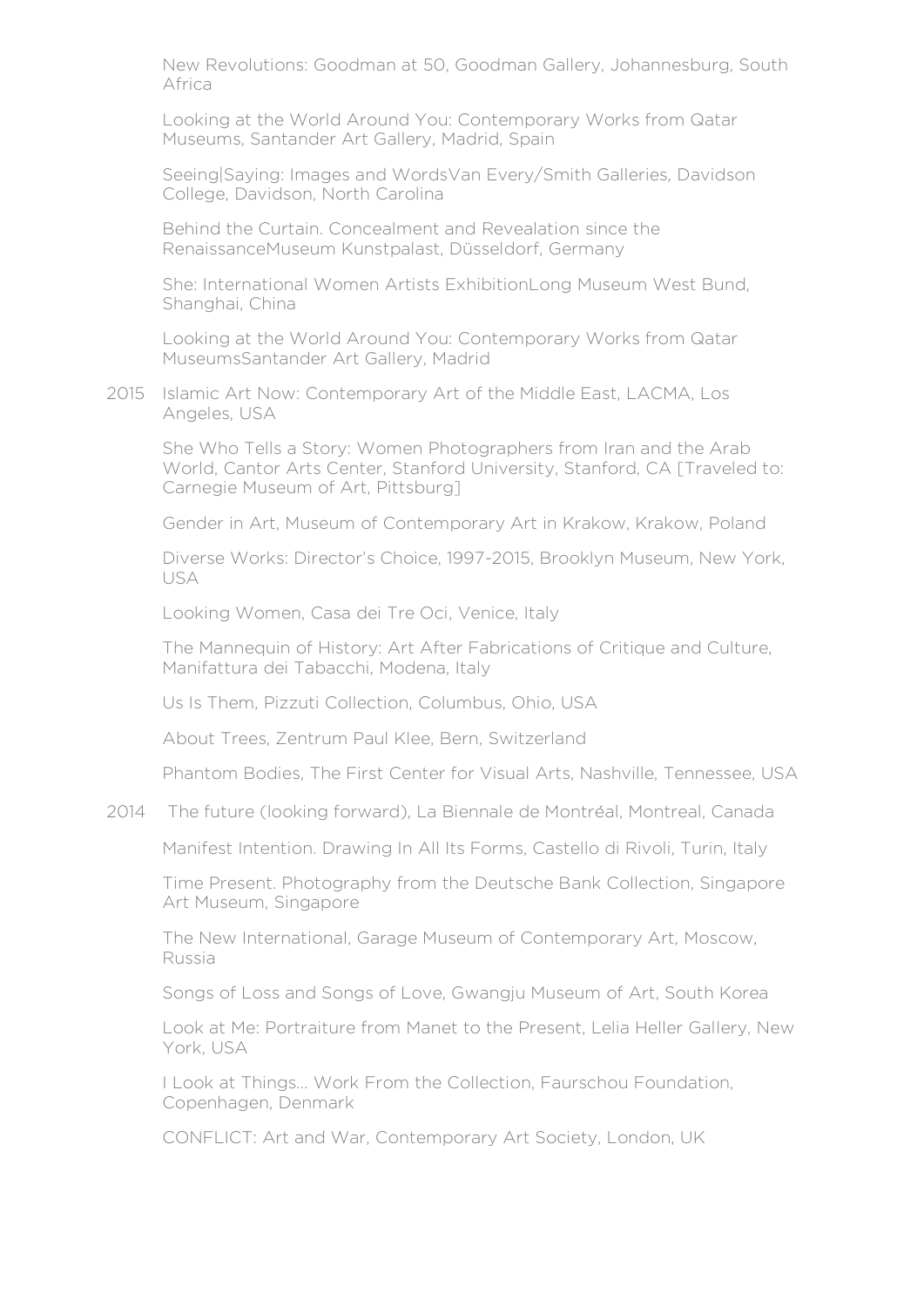Shirin Neshat: Don't Ask Where the Love is Gone, Moscow Photobiennale 2014, Multimedia Art Museum, Moscow, Russia

Pionniéres: Lynda Benglis, Louise Bourgeois, Marlene Dumas, Tracey Emin, Roni Horn, Shirin Neshat, Cindy Sherman, Nancy Spero, Niki De Saint Phalle, CAB Art Center, Brussels

ToledoContemporánea, Centro Cultural San Marcos, Toledo, Spain

2013 My Third Land, Frankendael Foundation, Amsterdam, The Netherlands

Collection Exhibition II, 21st Century Museum of Contemporary Art, Kanazawa, Japan

Come Together: Surviving Sandy, Year 1, Industry City, New York, USA

The Ghost of Architecture: Recent and Promised Gifts, Henry Art Gallery, University of Washington, Seattle, USA

SKIN, an artistic atlas, Royal Hibernian Academy, Dublin, Ireland

She Who Tells a Story: Women Photographers from Iran and the Arab World, Museum of Fine Arts, Boston, USA

Legacy: Photographs from the Emily Fisher Landau Collection, the Aldrich Contemporary Art Museum, Ridgefield, Connecticut, USA

Displaced Visions Emigre Photographers of the 20th Century, The Israel Museum, Jerusalem, Israel

All You Need is Love, Mori Art Museum, Tokyo, Japan

### Awards and Grants

2017 Praemium Imperiale Award, Tokyo

2016

USA Rockefeller Fellow, United States Artists, New York

2014

Crystal Award, World Economic Forum, Davos, Switzerland

2009

Silver Lion, 66th Venice Film Festival Cinema for Peace Special Award, Hessischer Filmpreis, Germany

2008 Rockefeller Foundation Media Arts Fellowship, New York Cultural Achievement Award, Asia Society, New York

2006 Lillian Gish Prize, New York

2005 Hiroshima Art Prize, Hiroshima City Museum of Art, Hiroshima, Japan

2003 ZeroOne Award, Universität der Künste, Berlin